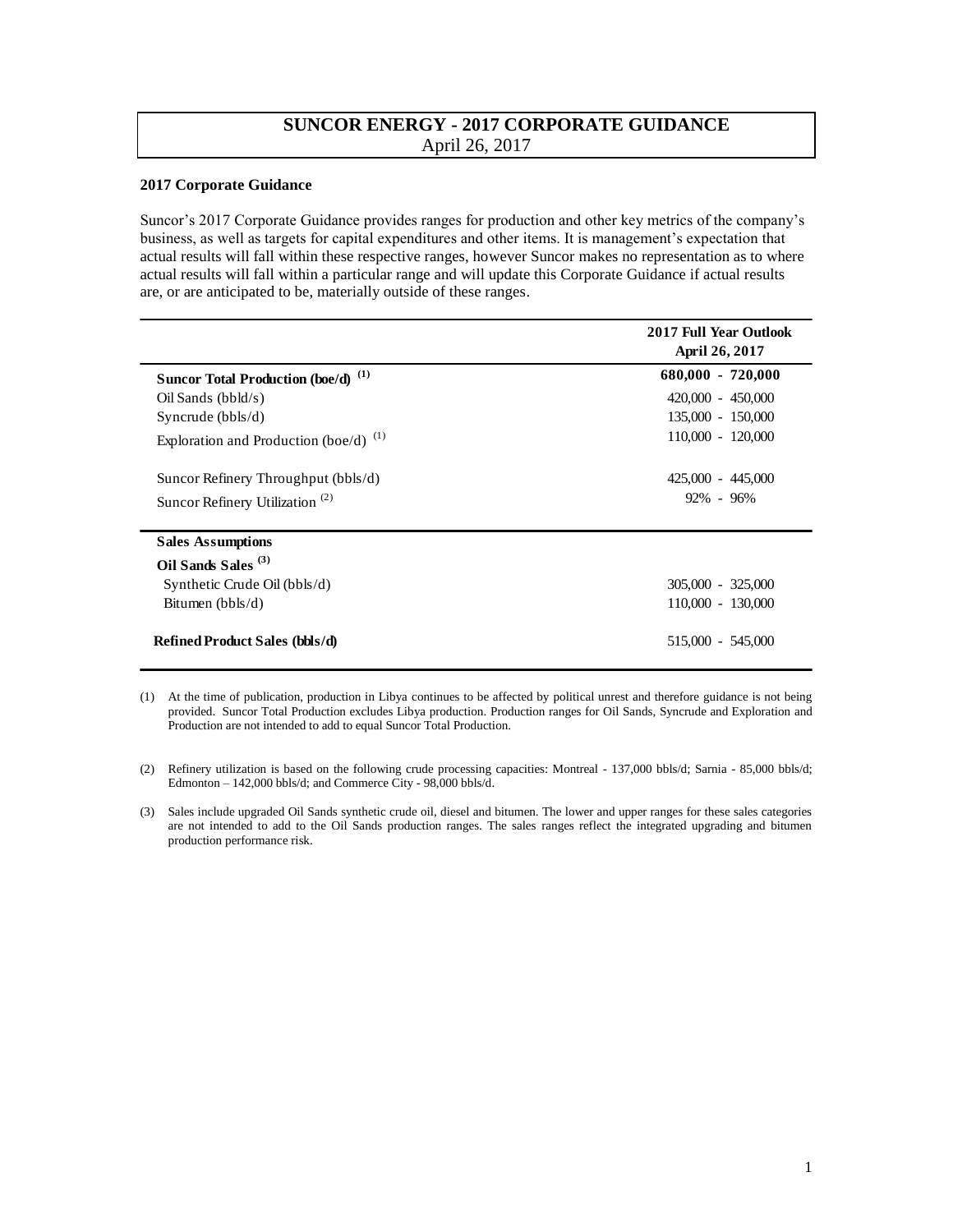|  | Capital Expenditures (C\$ millions) <sup>(1)</sup> |  |
|--|----------------------------------------------------|--|
|--|----------------------------------------------------|--|

| <b>Total</b> | $4,800 - 5,200$        | 40%              |
|--------------|------------------------|------------------|
| Corporate    | $40 - 50$              | $0\%$            |
| Downstream   | $625 - 675$            | 0%               |
| Upstream     | $4.135 - 4.475$        | 50%              |
|              | April 26, 2017         | Capital $^{(2)}$ |
|              | 2017 Full Year Outlook | % Growth         |

|                                                                   | 2017 Full Year Outlook |  |
|-------------------------------------------------------------------|------------------------|--|
|                                                                   | April 26, 2017         |  |
| <b>Other Information</b>                                          |                        |  |
| Oil Sands Operations Cash Operating Costs (\$/bbl) <sup>(3)</sup> | \$24.00<br>$-$ \$27.00 |  |
| Syncrude Cash Operating Costs (\$/bbl) <sup>(4)</sup>             | $$36.00$ - \$39.00     |  |
| Current Income Taxes (C\$ millions)                               | $$500 - $800$          |  |
| Canadian Tax Rate (effective)                                     | 27% - 28%              |  |
| US Tax Rate (effective)                                           | 32% - 34%              |  |
| UK Tax Rate (effective)                                           | 35% - 40%              |  |
| Average Corporate Interest Rate                                   | $5\% - 6\%$            |  |
| Oil Sands Crown Royalties <sup>(5)</sup>                          | $1\% - 3\%$            |  |
| Syncrude Crown Royalties <sup>(5)</sup>                           | $3\% - 6\%$            |  |
| East Coast Canada Royalties <sup>(5)</sup>                        | 17% - 21%              |  |
| <b>Business Environment</b>                                       |                        |  |
| Oil Prices - Brent, Sullom Voe (\$US/bbl)                         | \$53.00                |  |
| WTI, Cushing (\$US/bbl)                                           | \$52.00                |  |
| WCS, Hardisty (\$US/bbl)                                          | \$38.00                |  |
| Refining Margin - NY Harbor 3-2-1 crack (\$US/bbl)                | \$13.50                |  |
| Natural Gas Price - AECO - C Spot (\$CAD/GJ)                      | \$3.00                 |  |

(1) Capital expenditures exclude capitalized interest of approximately \$750 million.

- (2) Balance of capital expenditures represents sustaining capital. For definitions of growth and sustaining capital expenditures, see the Capital Investment Update section of Suncor's Management Discussion and Analysis dated April 26, 2017 (the "MD&A").
- (3) Oil Sands operations cash operating costs, which exclude Syncrude, are based on the following assumptions: production volumes, sales mix, and average natural gas prices as described in the tables above. Oil Sands operations cash operating costs per barrel is a non-GAAP financial measure. For more information on Oil Sands operations cash operating costs per barrel, see the Cash Operating Costs section in the Segment Results and Analysis section of the MD&A. See also the Non-GAAP Financial Measures Advisory section of the MD&A. Both sections are incorporated by reference herein.
- (4) Syncrude cash operating costs are based on the following assumptions: production volumes, sales mix, and average natural gas prices as described in the tables above. Users are cautioned that the Syncrude cash operating costs per barrel measure may not be fully comparable to similar information calculated by other entities (including Suncor's Oil Sands operations cash operating costs per barrel, which excludes Syncrude) due to differing operations. For more information on Syncrude cash operating costs per barrel, see the Cash Operating Costs section in the Segment Results and Analysis section of the MD&A. See also the Non-GAAP Financial Measures Advisory section of the MD&A. Both sections are incorporated by reference herein.
- (5) Reflected as a percentage of gross revenue.

Exchange Rate (CADUSD)

Suncor's 2017 Full Year Outlook contains certain forward-looking statements and information (collectively, "forward-looking statements"). All forward-looking statements for the 2017 fiscal year are based on Suncor's current expectations, estimates, projections and assumptions that were made by the company in light of its experience and its perception of historical trends including: expectations and assumptions concerning the accuracy of reserve and resource estimates; commodity prices and interest and

--------------------------------------------------------------------------------------------------------------------------------

0.77